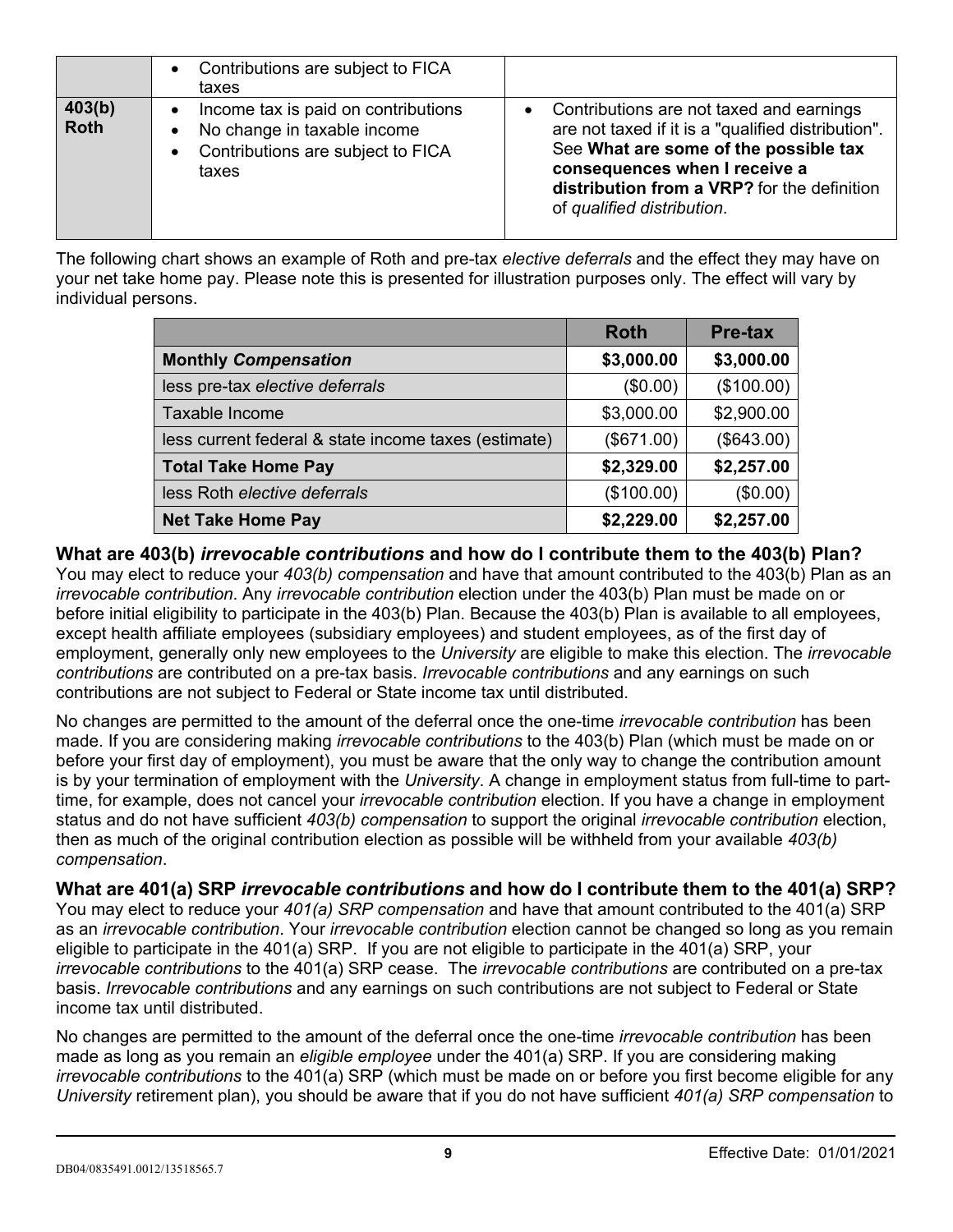support the original *irrevocable contribution* election, then as much of the original contribution election as possible will be withheld from your available *401(a) SRP compensation*.

### **What are "catch up" contributions?**

Catch-up contributions are *elective deferrals* beyond the legal limits that would otherwise apply to *elective deferrals* if certain qualifications are met. However, catch-up contributions are subject to separate limits, as described below under **How Much Can I Contribute to the VRPs?**. Both the 403(b) Plan and the 457(b) Plan permit catch-up contributions if you are age 50 or will attain age 50 before the end of the *plan year*.

### **What are** *rollover contributions***?**

At the *University's* discretion, you may transfer an eligible *rollover distribution* (see the **Rollovers and Tax Treatment** section for a discussion of eligible *rollover distributions*) from certain other employer plans or IRAs to the VRPs, if you are an *eligible employee* and *participant* in the applicable VRP. These transfers are called *rollover contributions*. You can transfer a distribution to a VRP in a direct rollover or 60 day rollover (see **Rollovers and Tax Treatments** for a discussion of the types of rollovers). You should consult with qualified counsel to determine if a rollover is permitted and in your best interest.

Notwithstanding the above, *rollover contributions* to the 403(b) Plan are only permitted to the extent provided in your *individual agreement* with the *vendor*.

### **How much can I contribute to the VRPs?**

Applicable Federal laws place limits on the annual contributions to the VRPs.

In 2022, the limit on total contributions to the 403(b) Plan is \$61,000 or 100% of your compensation. Compensation for purposes of the contribution limits is not the same as *compensation* for *elective deferral* percentage purposes and is generally defined by law (*i.e. compensation* as defined in **Key Terms** is not the same as compensation for these limits). Your 403(b) Plan total contributions limit is not affected by contributions to the 401(a) SRP. There is a \$20,500 limit on *elective deferrals* to the 403(b) Plan for 2022. The *elective deferral* limit is a combined limit for both pre-tax and Roth *elective deferrals*. Your *irrevocable contributions* to the 403(b) Plan do not count towards the \$20500 *elective deferral* limit, but your *elective deferrals* plus *irrevocable contributions* do count towards the total \$61,000 contribution limit. Please remember these contributions are subject to FICA tax.

In 2022, the limit on total contributions to the 457(b) Plan is the lesser of \$20,500 or your compensation for the calendar year. The 457(b) limit is not affected by contributions to the 401(a) SRP or 403(b) Plan.

In 2022, age 50 catch-up contributions are limited to \$6,500. There is a separate \$6,500 limit for the 403(b) Plan and 457(b) Plan. Therefore, you can contribute up to \$13,000 in catch-up contributions to the 403(b) Plan and 457(b) Plan combined. The age 50 catch-up contribution limit is in addition to the limits on total contributions and *elective deferrals*. Therefore, if the age 50 catch-up contribution limit applies, you can contribute up to \$27,000 in *elective deferrals* under the 403(b) Plan and 457(b) Plan, and your total contribution limit under the 403(b) Plan is \$61,000. You must contribute the *elective deferral* limit before age 50 catch up contributions occur.

In 2022, the limit on total contributions to the 401(a) SRP is \$61,000 or 100% of your compensation. However, this 401(a) SRP limit applies to the combination of contributions to the 401(a) SRP (either by you or, in some cases, by the *University* or another participating employer) and the contributions the *University* makes for eligible employees under the DC Plan or DC Plan Component of the Hybrid Plan based on your *elective deferrals* to the 457(b) Plan (described in either the Hybrid Plan SPD or DC Plan SPD). If the contribution limit will be exceeded, any contributions that otherwise would have been made to the SRP will be reduced before contributions to the employer match are reduced, to avoid any excess contributions under the law. Additional ordering rules are outlined in the applicable plan documents. Please remember all contributions are subject to FICA tax.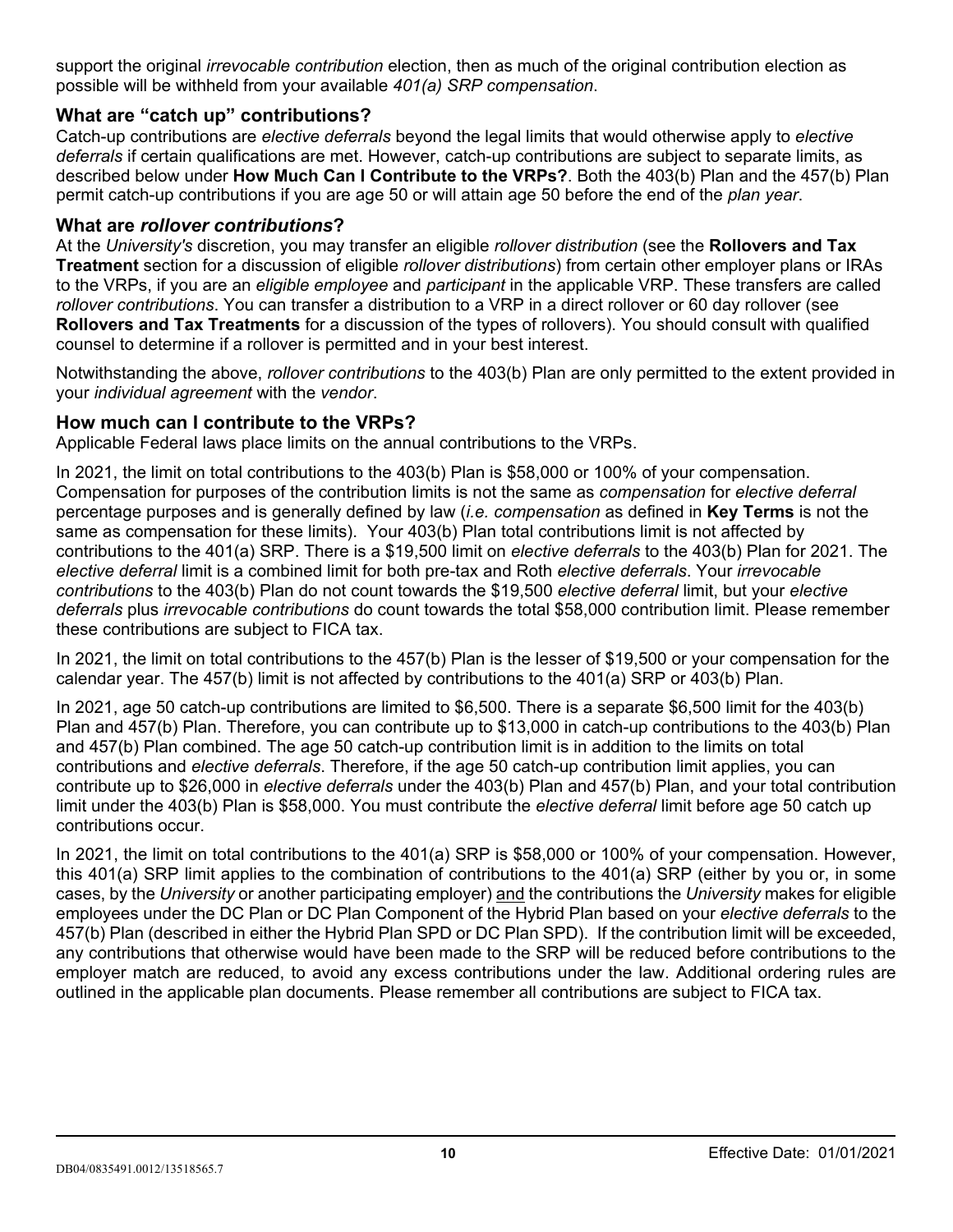| How much can be<br>contributed to<br>each of the VRPs?             | <b>IRS Limits</b><br>(adjusted<br>annually) | <b>Minimum</b><br><b>Contribution</b> | <b>Catch-up</b><br><b>Contributions</b><br>(adjusted annually) | <b>Details</b>                                                                                                                                                               |
|--------------------------------------------------------------------|---------------------------------------------|---------------------------------------|----------------------------------------------------------------|------------------------------------------------------------------------------------------------------------------------------------------------------------------------------|
| 457(b) Plan pre-tax                                                | \$20,500*                                   | $1\%$ of<br>compensation              | Age 50 and over<br>catch-up: \$6,500*                          | Contributions are made by<br>deduction from your<br>compensation only.                                                                                                       |
| 403(b) Plan pre-<br>tax, Roth, and<br>irrevocable<br>contributions | \$20,500* for<br>elective<br>deferrals      | $1\%$ of<br>compensation              | Age 50 and over<br>catch-up: \$6,500*                          | Contributions are made by<br>deduction from your<br>compensation only.                                                                                                       |
|                                                                    | \$61,000*<br>for all<br>contributions       |                                       |                                                                | Pre-tax and Roth elective<br>deferrals have a combined<br>contribution limit.                                                                                                |
|                                                                    |                                             |                                       |                                                                | Irrevocable contributions are<br>made by deduction from your<br>compensation only and once<br>elected cannot be changed or<br>stopped.                                       |
| 401(a) SRP                                                         | \$61,000*                                   | $1\%$ of<br>compensation              | None                                                           | Contributions are made by<br>deduction from your<br>compensation only and once<br>elected cannot be changed or<br>stopped as long as you are<br>eligible for the 401(a) SRP. |
|                                                                    |                                             |                                       |                                                                | Total IRS limit is shared<br>between any employee or<br>employer contributions to the<br>401(a) SRP. See How much<br>can I contribute to the<br>VRPs?                        |

\*Limits may be adjusted annually by the IRS for cost-of-living. *Rollover contributions* are not subject to the contribution limits above. Compensation for purposes of the contribution limits is not the same as *compensation* for contribution purposes and is generally defined by law.

## **What are in-plan Roth rollovers?**

If permitted by your *individual agreement* with a *vendor* under the 403(b) Plan, and if you are eligible for a distribution from an account balance other than a designated Roth contribution account, you may elect to roll over the distribution to a designated Roth contribution account in the 403(b) Plan (referred to as an "in-plan Roth *rollover contribution*"). You may only roll over the distribution directly and the contribution will be subject to taxation to the extent the distribution does not represent after-tax dollars. The account is subject to the same taxation rules that apply to Roth *elective deferrals*.

## **Will income taxes be withheld from my in-plan Roth** *rollover contributions***?**

There is no withholding on in-plan Roth *rollover contributions*; however, you may need to increase your withholding or make estimated tax payments to avoid an underpayment penalty.

### **Vesting**

All employee contributions to the VRPs are 100% vested and nonforfeitable at all times.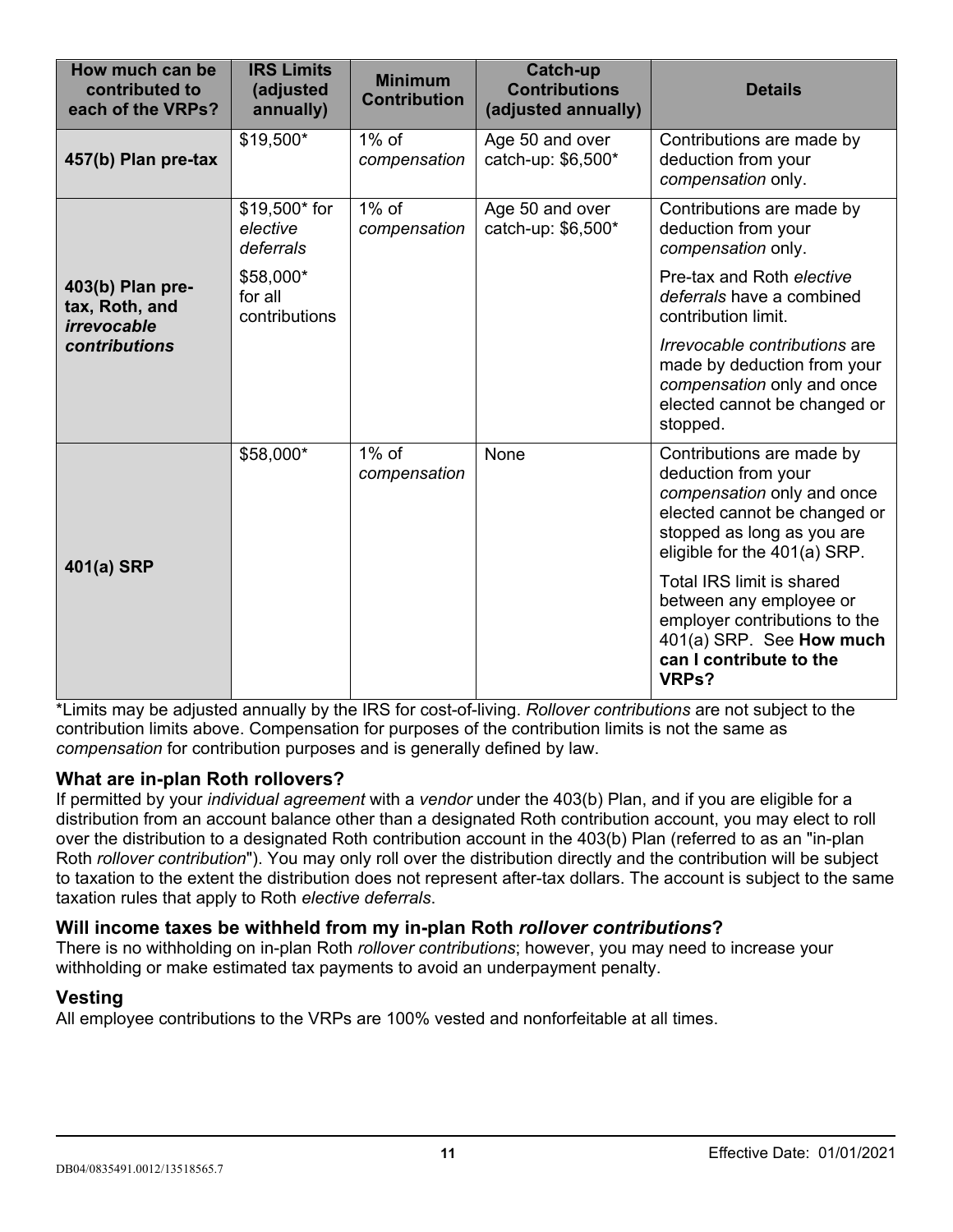## Investments

## **How are my** *elective deferrals* **and** *irrevocable contributions* **invested?**

Choosing your investments: You select how to invest all contributions in the VRPs. For information about your investment choices, please visit<https://nb.fidelity.com/public/nb/umretirement/home> and select the Plans & Investments tab, then Investments tab, then Investment Options section under each plan.

403(b) Plan - You may select and make changes to your investment selections at any time online at <https://nb.fidelity.com/public/nb/umretirement/home> or by calling Fidelity at 1-800-343-0860.

457(b) Plan - You may make changes to your investment selections at any time online at <https://nb.fidelity.com/public/nb/umretirement/home> or by calling Fidelity at 1-800-343-0860.

SRP - You may select and make changes to your investment selections at any time online at <https://nb.fidelity.com/public/nb/umretirement/home> or by calling Fidelity at 1-800-343-0860.

#### **One-on-One Guidance**

If you are unsure how to invest your contributions, financial planning and guidance representatives are available on each campus to meet one-on-one to assist you throughout the year. To schedule an appointment:

• Fidelity: call 1-800-343-0860 or visit [https://nb.fidelity.com/public/nb/umretirement/contactus/schedule](https://nb.fidelity.com/public/nb/umretirement/contactus/schedule-a-meeting)[a-meeting.](https://nb.fidelity.com/public/nb/umretirement/contactus/schedule-a-meeting)

There are many investment options. Each has varying degrees of return and financial risk. This summary is not intended to advise you on any investment risks or tax issues arising from investing in any of these options. You may wish to contact your tax advisor or legal counsel for assistance in determining which option best fits your long-term goals.

# **Distributions**

### **When can distributions occur from the VRPs?**

Following is a summary of distribution provisions for the VRPs:

### **Distribution Provisions**

| 403(b) Plan                                                                                                                                                              | 457(b) Plan                                                                                                              | 401(a) SRP                                                                                                                                                                             |
|--------------------------------------------------------------------------------------------------------------------------------------------------------------------------|--------------------------------------------------------------------------------------------------------------------------|----------------------------------------------------------------------------------------------------------------------------------------------------------------------------------------|
| Distributions may occur upon:<br>Attainment of age 59 $\frac{1}{2}$<br>Termination of employment<br>$\bullet$<br>Death<br><b>Disability</b><br><b>Financial Hardship</b> | Distributions may occur upon:<br>Termination of employment<br>$\bullet$<br>Unforeseeable Emergency<br>$\bullet$<br>Death | Distributions may occur upon:<br>Termination of employment;<br>$\bullet$<br>Attainment of age 59 $\frac{1}{2}$<br>$\bullet$<br><b>Financial Hardship</b><br>Death<br><b>Disability</b> |
| <b>Military Service</b>                                                                                                                                                  |                                                                                                                          |                                                                                                                                                                                        |

403(b) Plan distributions are made in accordance with your *individual agreement* with the *vendor*(s), subject to the minimum required distribution rules (see below).

457(b) Plan distributions upon termination of employment are made on a date selected by you if the value of your 457(b) Plan account is more than \$5,000. At any time before commencement of your distribution, you may elect to defer commencement to a later specified date, subject to the minimum required distribution rules (see below).

Certain distribution rules apply when you terminate employment from the *University*, depending on your account balance:

- If the value of your 401(a) SRP or 457(b) Plan account is **\$1,000 or less**, it will be automatically distributed to you.
- If the value of your 401(a) SRP or 457(b) Plan account is **more than \$1,000, but less than \$5,000**, the account balance will be automatically rolled over to an IRA after you terminate from the *University*, unless you elect to receive the distribution directly or roll the distribution over to an IRA or another employer plan of your choice.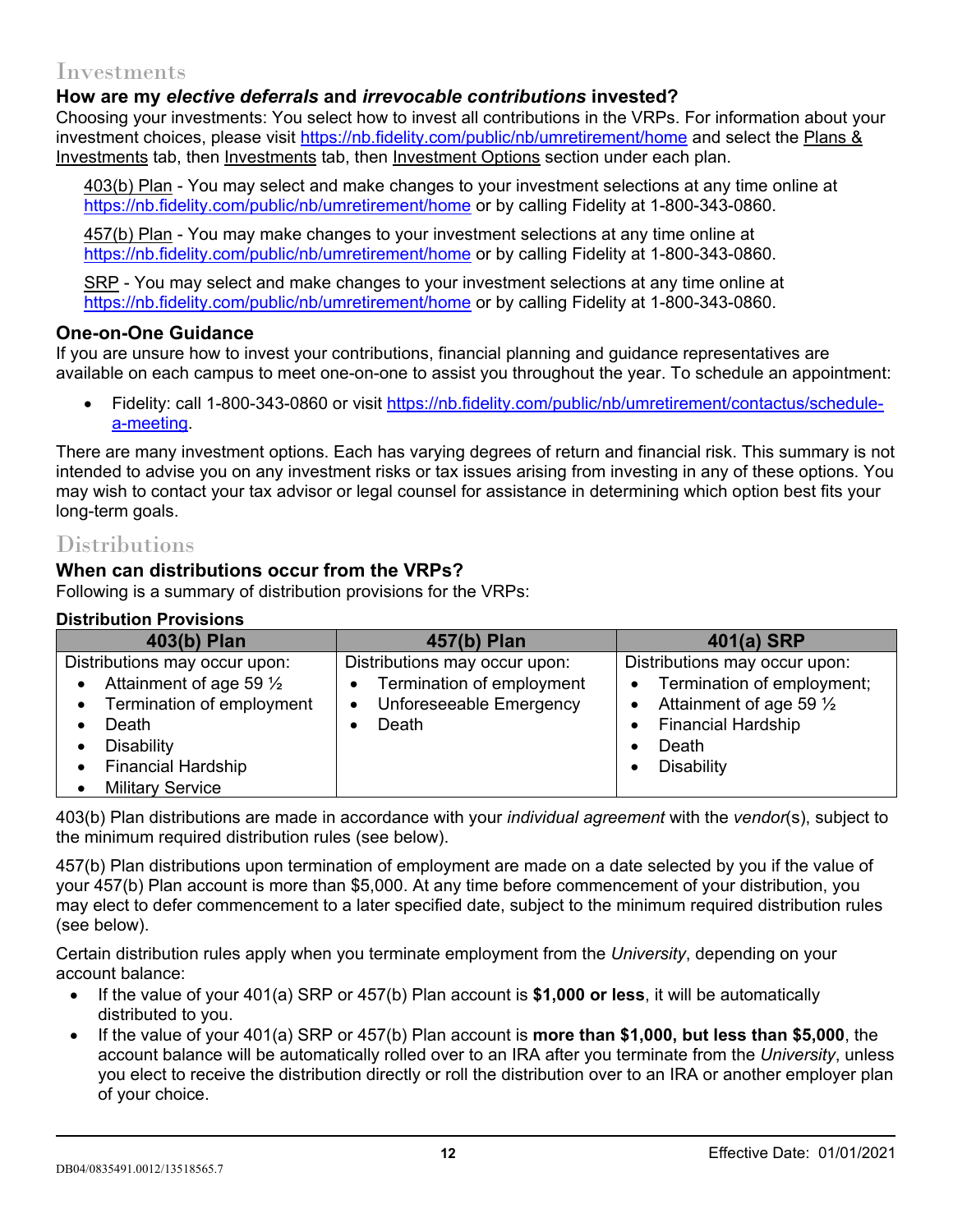• If the value of your 401(a) SRP or 457(b) Plan account is **more than \$5,000**, it will not be distributed without your consent, unless the minimum required distribution rules apply (see below).

## **Can I use my VRP account balance(s) to purchase service credit in another plan?**

Under limited circumstances, you may be able to purchase service credit in the *University's* RDD. For more information, please review the RDD plan document at Section 530.010 or the DB Plan SPD or Hybrid Plan SPD and contact the *plan administrator* if you have any questions.

### **How do I apply for benefits?**

For more information on how to begin your benefits from the 403(b) Plan you should contact Fidelity Investments at <https://nb.fidelity.com/public/nb/umretirement/home> or at 1-800-343-0860.

For more information on how to begin your benefits from the 401(a) SRP and 457(b) Plan you should contact Fidelity Investments at <https://nb.fidelity.com/public/nb/umretirement/home> or at 1-800-343-0860.

It is important to keep Fidelity informed of name and address changes for you or your *beneficiaries*. Please call Fidelity at 1-800-343-0860 or visit<https://nb.fidelity.com/public/nb/umretirement/home> to update your information.

If you contributed to a 403(b) Plan as a University employee under a vendor other than Fidelity, you should contact that vendor directly to inquire about applying for benefits.

### **What are my retirement benefit payment options?**

The 401(a) SRP and 457(b) Plan allow you to receive your retirement benefit in a single lump sum payment, or in installments over a fixed number of years. If you elect installments you may elect to accelerate the installment payments and receive a lump sum distribution of the remainder of your benefit at any time. For more information on these options contact Fidelity at<https://nb.fidelity.com/public/nb/umretirement/home> or call 1-800-343-0860.

The 403(b) Plan distributions are made in accordance with your *individual agreement* with the *vendor*(s). You should contact your *vendor* if you have any questions about your distribution options under the 403(b) Plan. Spousal consent may be required on any distribution from the VRPs.

### **Because Roth** *elective deferrals* **are made after-tax, can I withdraw from my designated Roth account at any time, tax-free?**

No. Plan restrictions for distributions of pre-tax *elective deferrals* also apply to Roth *elective deferrals*. See **When can distributions occur from the VRPs?**.

## **If I make a withdrawal, can I return the funds to the VRP at a later date?**

The law does not permit contributions to replace previously withdrawn funds. *Elective deferrals* and *irrevocable contributions* must be made from your paycheck. You may however, make a *rollover contribution* to the VRPs, see the **Rollovers and Tax Treatment** section.

### **What are minimum required distributions?**

You may generally delay the distribution of your benefit. However, if you elect to delay the distribution of your benefit, there are rules that require that certain minimum distributions be made from the VRP.

Distributions are required to begin no later than April 1st following the later of the end of the year in which:

- you reach age  $70\frac{1}{2}$ ; or
- terminate employment.

If you think you may be affected by these rules contact Fidelity at 1-800-343-0860.

## **How are my benefits paid upon my death?**

The 403(b) Plan distributions are made in accordance with your *individual agreement* with the *vendor*(s). In the event your *individual agreement* does not contain language relating to required minimum distributions, the rules above relating to required minimum distributions will apply. You should contact your *vendor* if you have any questions about your distribution options under the 403(b) Plan.

For the 401(a) SRP and 457(b) Plans, if your death occurs before you begin distribution of your benefits, your *beneficiary* may elect to receive a distribution of your benefits in any of the forms of distribution available to you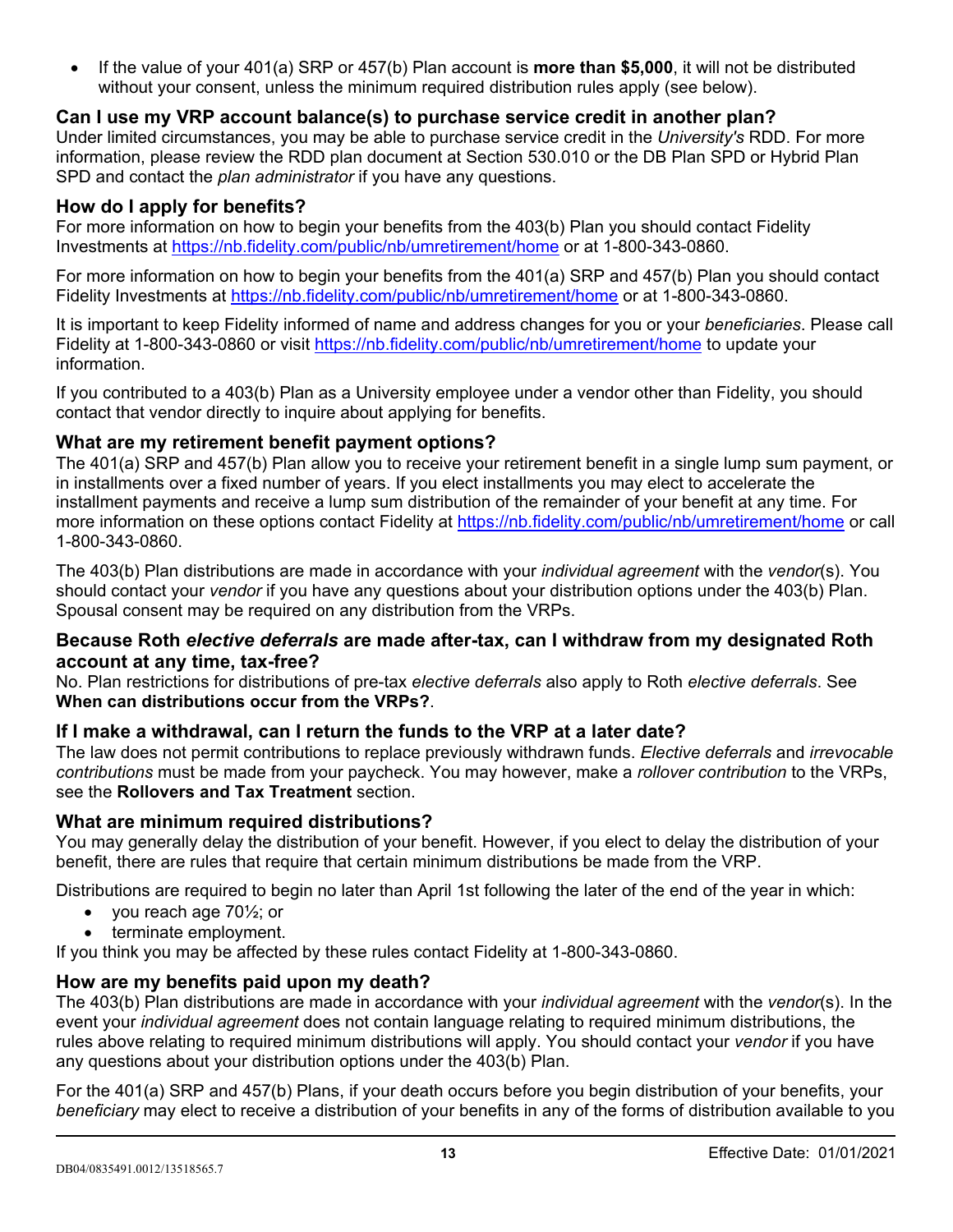(*i.e*., lump sum or installments), beginning as soon as reasonably practicable following the *beneficiary's* application for distribution of benefits. If your death occurs after distributions begin, but before your entire benefit under the 401(a) SRP or 457(b) Plan is distributed, your *beneficiary* shall receive distribution of the remainder of your benefits beginning as soon as reasonably practicable following your death in a form available to you and elected by the *beneficiary*, which provides for distribution at least as rapidly as you were receiving distribution of your benefits.

Notwithstanding the above, your benefits upon death are subject to certain required minimum distribution rules. These rules are complicated and depend on who is designated as your *beneficiary* and when your death occurs (before or after distributions begin). Generally, if you have not begun receiving your benefits and your designated *beneficiary* is your spouse, your benefits must begin no later than the year you would have attained age 70 ½. If your spouse is not your designated *beneficiary*, your entire benefit under a VRP must be distributed by December 31st of the calendar year containing the fifth anniversary of your death. For more information regarding these rules contact the administrator at

<https://nb.fidelity.com/public/nb/umretirement/home> or call 1-800-343-0860.

### **Can I withdraw money from my 457(b) Plan account in the event of an unforeseeable emergency or financial hardship?**

You may request a distribution from your 457(b) Plan account to satisfy an immediate and heavy financial need, defined below, in the event of an unforeseeable emergency. This distribution is not in addition to your other benefits and will therefore reduce the value of the benefits you will receive upon termination of employment or other event entitling you to distribution of your account balance. The *University* will determine whether an unforeseeable emergency exists. A distribution will not be deemed necessary to satisfy an immediate and heavy financial need if the need can be relieved through reimbursement by insurance or otherwise, by liquidation of your assets (except to the extent that liquidation would cause a severe financial hardship), or by cessation of contributions to the VRPs. If you receive a distribution due to an unforeseeable emergency, your *elective deferrals* to the 457(b) Plan will be suspended for six months.

An unforeseeable emergency means a severe financial hardship of the *participant* or *beneficiary* resulting from an illness or accident of the *participant* or *beneficiary*, the *participant's* or *beneficiary's* spouse or the *participant's* or *beneficiary's* tax dependent; loss of the *participant's* or *beneficiary's* property due to casualty including the need to rebuild a home following damage to a home not otherwise covered by homeowner's insurance (e.g., as a result of a natural disaster); the need to pay for the funeral expense of a spouse or a dependent; or other similar extraordinary and unforeseeable circumstances arising as a result of events beyond the control of the *participant* or *beneficiary*.

Documentation supporting the reason for the unforeseeable emergency must be provided.

## **Can I withdraw money from my 401(a) SRP and 403(b) Plan account(s) in the event of a financial hardship?**

403(b) Plan. Hardship distributions are permitted under the 403(b) Plan if your *individual agreement* with the *vendor* permits such distributions. The rules for hardship distributions will likely be similar to the rules specified below for the 401(a) SRP. You should contact your *vendor* if you have any questions about your distribution options under the 403(b) Plan.

Documentation supporting the reason for the hardship must be provided.

401(a) SRP - You may request a lump sum distribution from the 401(a) SRP on account of financial hardship, with your spouse's consent (if applicable), if you satisfy certain conditions. This hardship distribution is not in addition to your other benefits and will therefore reduce the value of the benefits you will receive upon termination of employment or other event entitling you to distribution of your account balance.

Qualifying expenses: A hardship distribution may be made to satisfy certain immediate and heavy financial needs described below:

- Expenses for medical care (deductible under Section 213(d) of the Internal Revenue Code but without regard to the 7.5% AGI limit) for you, your spouse or your dependents.
- Costs directly related to the purchase of your principal residence (excluding mortgage payments).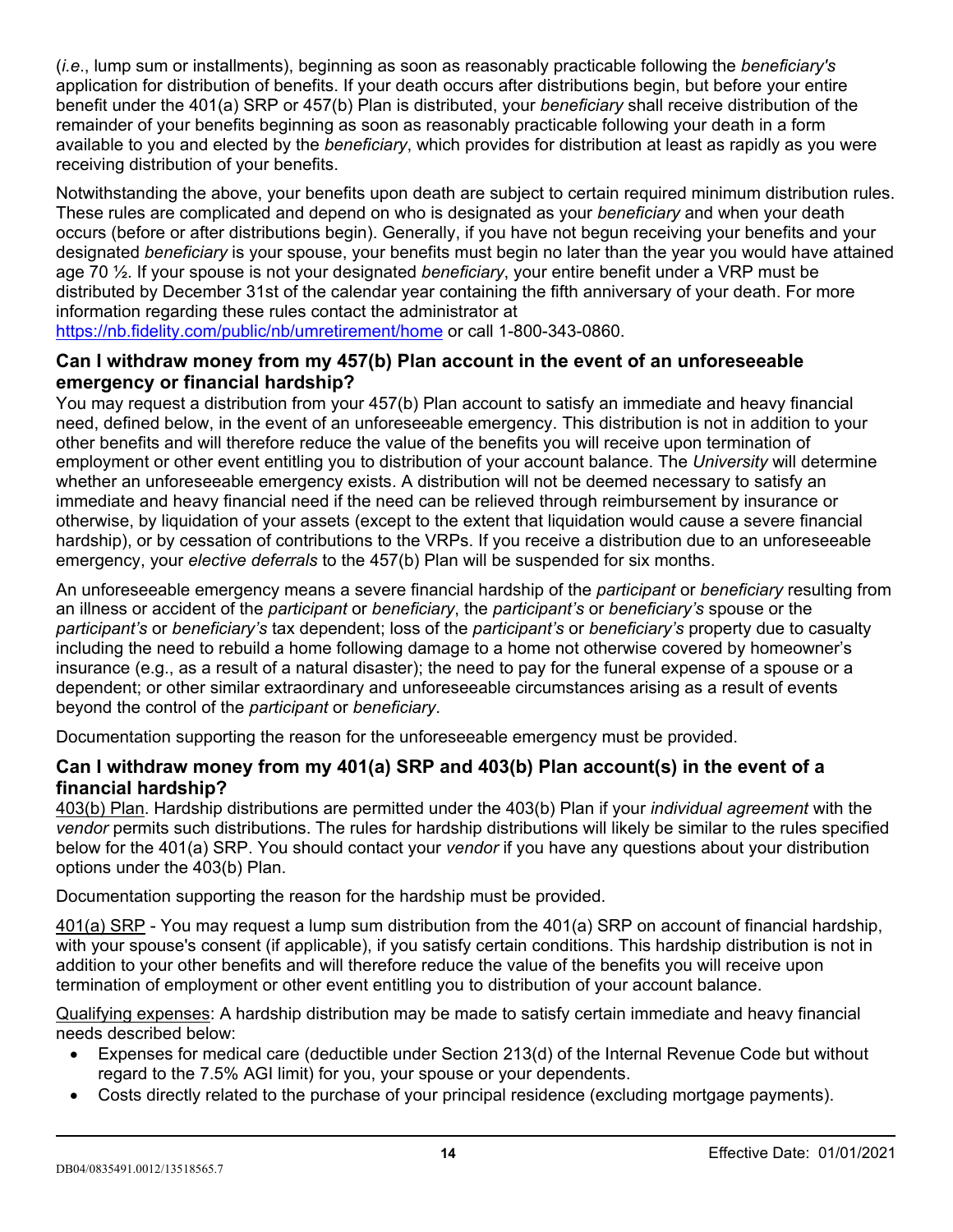- Tuition, related educational fees, and room and board expenses for the next twelve (12) months of post-secondary education for you, your spouse, your children or your dependents.
- Amounts necessary to prevent your eviction from your principal residence or foreclosure on the mortgage of your principal residence.
- Payments for burial or funeral expenses for your deceased parent, spouse, children or dependents.
- Expenses for the repair of damage to your principal residence (that would qualify for the casualty loss deduction under Internal Revenue Code Section 165).

Conditions: If you have any of the above expenses, a hardship distribution can only be made if you certify and agree that all of the following conditions are satisfied:

- The distribution is not in excess of the amount of your immediate and heavy financial need.
- The need cannot be relieved through reimbursement by insurance or otherwise, reasonable liquidation of your assets, reasonable commercial loans, or cessation of *elective deferrals*.

# Rollovers and Tax Treatment

**What are some of the possible tax consequences when I receive a distribution from a VRP?**  Generally, you must include any distribution in your taxable income in the year in which you receive the distribution. Distributions made to you when you are under age 59½ may be subject to an additional 10% tax unless you roll the distribution over to an IRA or other employer retirement plan as described below. The 10% additional tax will also apply to a distribution of in-plan Roth *rollover contributions* within the 5 year period that begins on January 1 of the year of the rollover, unless an exception applies (for example, a *participant* who has attained the age 59  $\frac{1}{2}$  is not subject to the 10% additional tax). There is a separate 5 year period for each inplan Roth *rollover contribution*, and such period is not the same as the 5 year period for "qualified distributions."

You will not be taxed on distributions of your Roth *elective deferrals* and in-plan Roth *rollover contributions* under the 403(b) Plan. In addition, a distribution of the earnings on the Roth *elective deferrals* and in-plan Roth *rollover contributions* will not be subject to tax if the distribution is a "qualified distribution." A "qualified distribution" is one that is made after you have attained age 59½ or is made on account of your death or disability. In addition, in order to be a "qualified distribution," the distribution cannot be made prior to the expiration of a 5-year participation period. The 5-year participation period is the 5-year period beginning on January 1 of the calendar year in which you first make a Roth *elective deferral* to the 403(b) Plan (or to another 401(k) Plan or 403(b) Plan if such amount was rolled over into this 403(b) Plan). It is not necessary that you make a Roth *elective deferral* in each of the 5 years.

If you receive a distribution from your Roth *elective deferrals* or in-plan Roth *rollover contributions* that is not a "qualified distribution," the earnings on your Roth *elective deferrals* and the earnings on your in-plan Roth *rollover contributions* after the rollover will be taxable to you at the time of distribution (unless you roll over the distribution, as discussed below).

## **Can I elect a rollover to reduce or defer tax on my distribution?**

If your distribution is an eligible rollover distribution, you may defer the tax due on your distribution by rolling the distribution over to an IRA or other employer retirement plan. Generally, an eligible rollover distribution does not include any distribution which is: (1) one of a series of substantially equal periodic payments made for your life (or life expectancy) or the joint lives (or joint life expectancies) of you and your designated *beneficiary*, or for a specified period of ten years or more; (2) a hardship distribution; or (3) a required minimum distribution. There are two types of rollovers:

Direct rollover: For most distributions, you may request that a direct rollover (sometimes referred to as a direct transfer) be made to either an IRA or other employer retirement plan willing to accept the rollover. A direct rollover will result in no tax being due until you withdraw funds from the IRA or other employer retirement plan.

60-day rollover: You may roll over a distribution to an IRA or other employer retirement plan willing to accept the rollover. This will result in no tax being due until you begin withdrawing funds from the IRA or other employer retirement plan. The rollover of the distribution, however, MUST be made within strict time frames (normally, within 60 days after you receive your distribution). A distribution which may be rolled over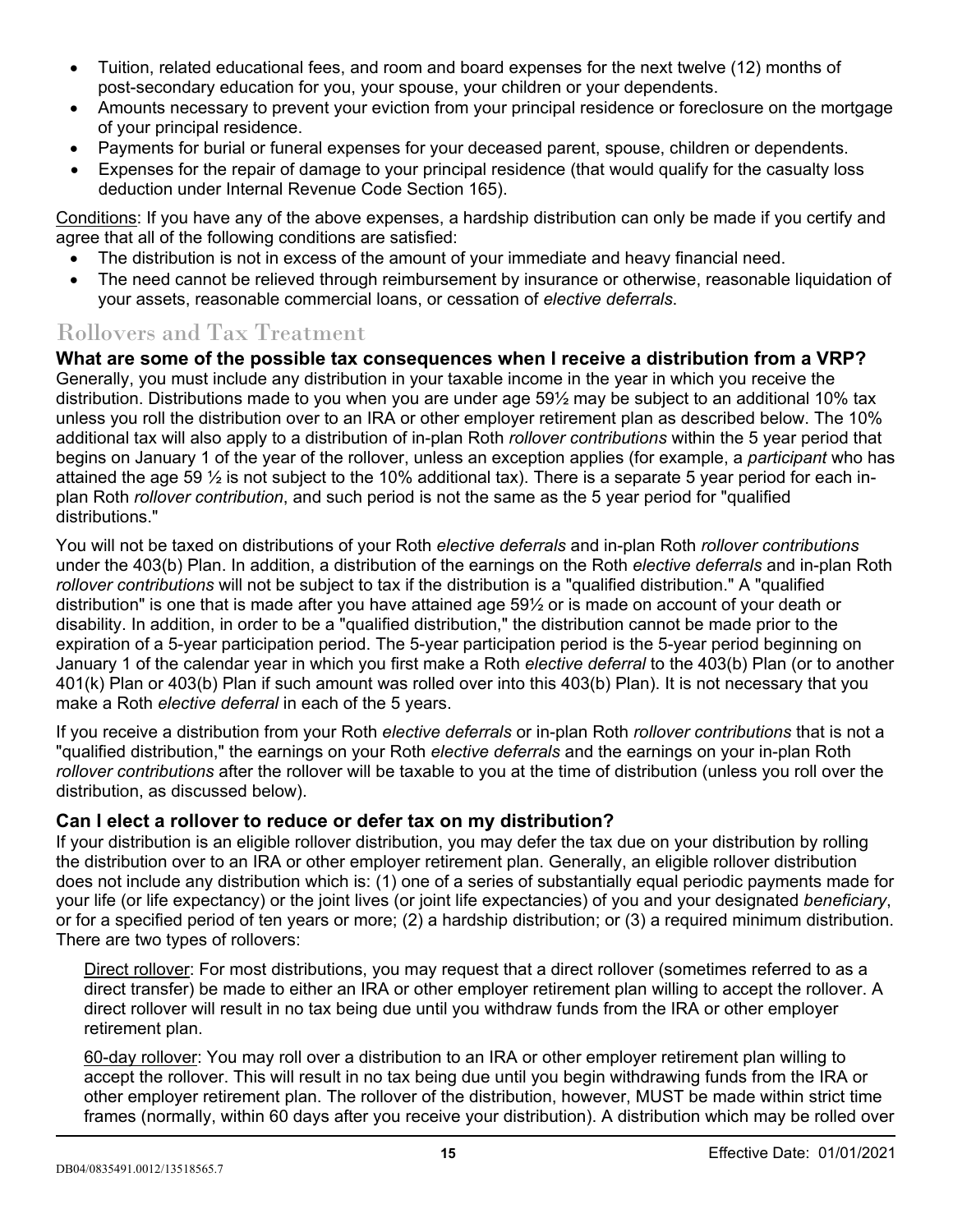but which you do not directly roll over (see above) will be subject to mandatory federal income tax withholding at a rate of 20%. You may roll over the 20% amount withheld, but must replace the withheld amount from other sources. If you do not roll over an amount equal to the 20% withheld, the withheld amount is subject to tax.

If your distribution is not an eligible rollover distribution you will not be able to defer tax due on your distribution by rolling the distribution over to an IRA or other employer retirement plan. Withholding on distributions that are not eligible rollover distributions depends on whether the distribution is a periodic distribution (for example, annuity payments or installments) or non-periodic distribution. Withholding on periodic distributions will be determined as if the distribution were wages and withholding on non-periodic distributions will be 10% of the amount includible in income. Notwithstanding the foregoing, you may elect not to have withholding apply.

Pre-Tax to Roth Rollovers: If you roll over pre-tax contributions to a designated Roth account in another employer plan or to a Roth IRA, the amounts will be taxed in the year of the rollover. However, the 10% additional tax on early distributions will not apply. If you complete a direct rollover, no withholding will apply, but you may voluntarily enter into a withholding agreement with the *University*.

Tax Notice: Whenever you receive a distribution, you will receive a more detailed explanation of these options. However, the rules which determine whether you qualify for favorable tax treatment are very complex. You should consult with qualified tax counsel before making a choice.

# Loans

## **Are loans offered in the 403(b) Plan?**

Yes, to the extent permitted by your *individual agreement* with the *vendor*.

### **What are the terms of a loan under the 403(b) Plan?**

The terms of the loan are determined by your *individual agreement* with the *vendor*. However, no loan under the 403(b) Plan may exceed the lesser of: (a) \$50,000 reduced by the greater of (i) any outstanding loan balance (from any plan maintained by the *University*) on the date of the loan, or (ii) the highest outstanding loan balance (from any plan maintained by the *University)* during the one year period ending on the day before the loan (not taking into account any payments made during such one-year period); or (b) 50% of your vested account balance (which includes your vested interest under any other *University* plan). Effective October 1, 2019, a *participant* may have a maximum of one outstanding loan from his/her account at any time, except that a *participant* may have a second loan for the purpose of the acquisition of a primary residence. This loan limit will not result in the acceleration of payment on any existing loans in excess of the limit.

### **Are loans offered in the 457(b) Plan?**

No.

## **Are loans offered in the 401(a) SRP?**

Yes. A *participant* who has participated in the Plan for one or more *plan years* is eligible for a loan from his/her individual account subject to certain limitations and requirements. Neither a spouse nor a *beneficiary* of a *participant* shall be eligible for a loan. Spousal consent may be required for a loan. Only one loan may be outstanding at a time.

Spousal consent may be required for the loan.

## **Are there any limits on the loan amount under the 401(a) SRP?**

The maximum amount available for a loan is the lesser of: (1) \$50,000, reduced by the highest outstanding loan balance during the one year period ending on the day before the date of the new loan; or (2) 50% of your vested account balance. You may not obtain a loan for an amount less than \$1,000.

## **What are the terms of a loan under the 401(a) SRP?**

The interest rate is Prime plus 1% as reported by Reuters on the first business day of the calendar quarter in which the loan is made. Interest is compounded annually.

All loans will be fully secured by your 401(a) SRP benefits (subject to your spouse's consent if your account balance does not exceed \$5,000).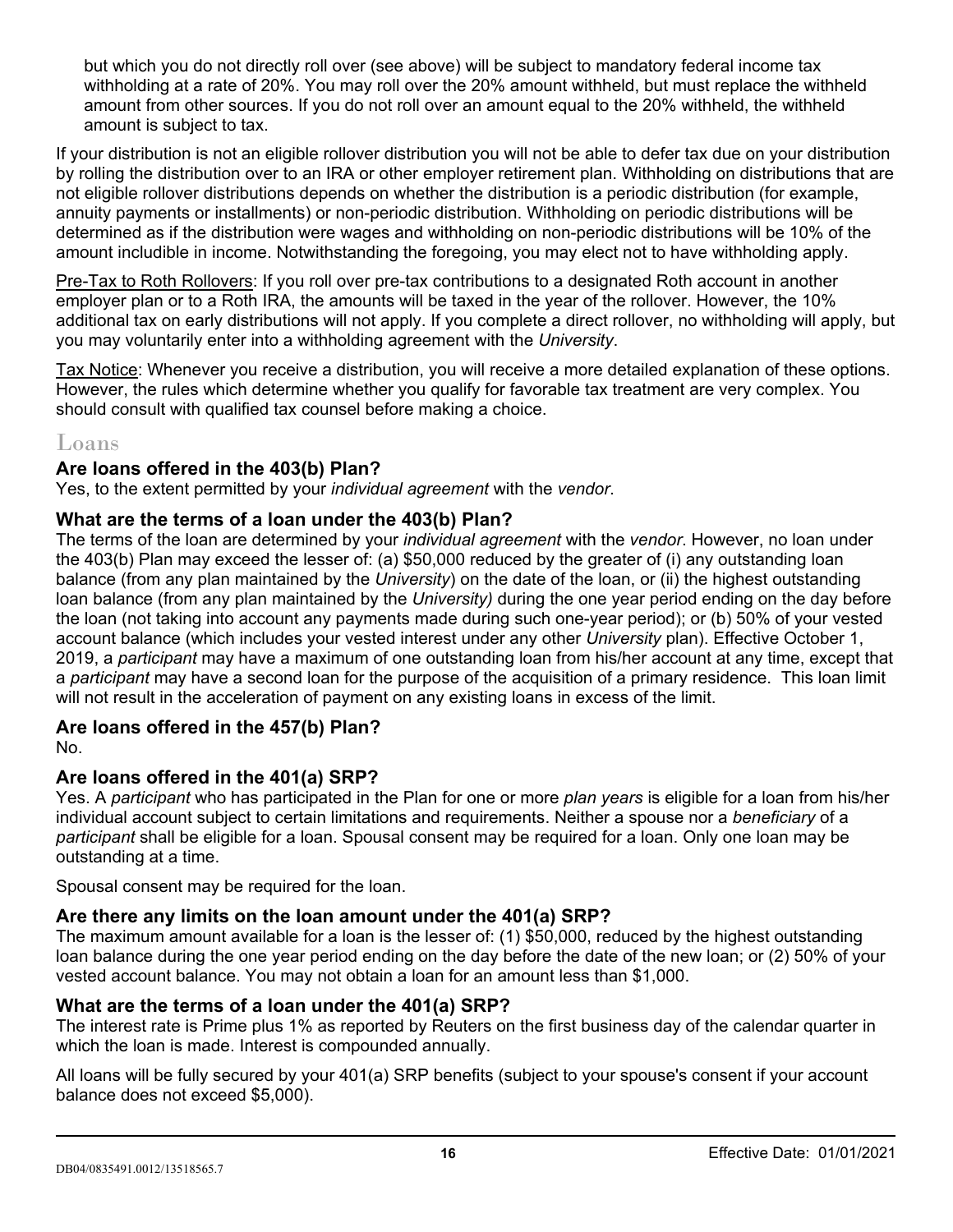Loans must be repaid in equal monthly installments over a period not exceeding 5 years, unless the loan is a principal residence loan, in which case the repayment period is 10 years. Prepayment of the loan is permitted at any time without penalty.

If any scheduled payment remains unpaid beyond the last day of the calendar quarter following the calendar quarter in which the scheduled payment was missed, the loan will be in default. On default, any outstanding balance is reported as taxable income to you. Default does not relieve you from your repayment obligations. The 401(a) SRP may offset the outstanding balance of a defaulted loan against your benefit under the 401(a) SRP as soon as you are eligible to receive a distribution from the 401(a) SRP. Your account may be charged with any expenses related to the administration of your loan.

# Lost Participants

If you are entitled to a distribution and cannot be located, reasonable measures will be taken to locate you. In the event you are not located after the *plan administrator* has taken reasonable measures to locate you, your benefits will be disposed of in accordance with the law and reasonable procedures. Reasonable procedures include rolling over your benefits to an IRA, purchasing an annuity contract in your name, distributing your benefit to an interest bearing insured bank account, or forfeiting your benefit to the specific VRP. If your benefit is forfeited to a VRP and you are later located, your benefit will be restored unadjusted for earnings and distributed to you in accordance with the VRP's terms.

# Plan Expenses

The VRPs permit the payment of certain plan expenses to be made from the respective VRP assets. If expenses are paid using VRP assets, then the expenses will generally be allocated among the accounts of all *participants* in the VRP. These expenses will be allocated either proportionately based on the value of the account balances or as an equal dollar amount based on the number of *participants* in the VRP. The method of allocating the expenses may depend on the nature of the expense itself.

After you terminate employment, the *University* reserves the right to charge your account for your pro rata share of a VRP's administration expenses, regardless of whether the *University* pays some of these expenses on behalf of current *participants*.

There are certain other expenses that may be paid just from your account. These are expenses that are specifically incurred by, or attributable to, you. For example, if you are married and get divorced, a VRP may incur additional expenses if a court mandates that a portion of your account be paid to your ex-spouse. These additional expenses may be paid directly from your account (and not the accounts of other *participants*) because they are directly attributable to you under the VRP. You will be informed when there will be a charge (or charges) directly to your account.

# Qualified Domestic Relations Orders

Upon receipt of a domestic relations order issued by a court of competent jurisdiction with respect to your interest in a VRP, the *University* shall determine whether such domestic relations order constitutes a qualified domestic relations order ("QDRO"). If it is determined that a domestic relations order is a QDRO, the alternate payee may receive a distribution in a single lump sum at any time. There will be a charge to your account for processing of a QDRO. A QDRO may not provide for a benefit not allowed by a VRP. Procedures to determine the qualified status of a domestic relations order, to administer distributions mandated by a QDRO, and to implement the QDRO provisions are available upon request.

Additional information about QDRO processing may be obtained by contacting the UM System Office of Human Resources Service Center.

# Protecting Your Benefits

### **Can the VRPs be amended?**

The *University* has the right to amend the VRPs at any time. In no event, however, will any amendment authorize or permit any part of the VRPs' assets to be used for purposes other than the exclusive benefit of *participants* or their *beneficiaries*. Additionally, no amendment will cause any reduction in the amount credited to your account.